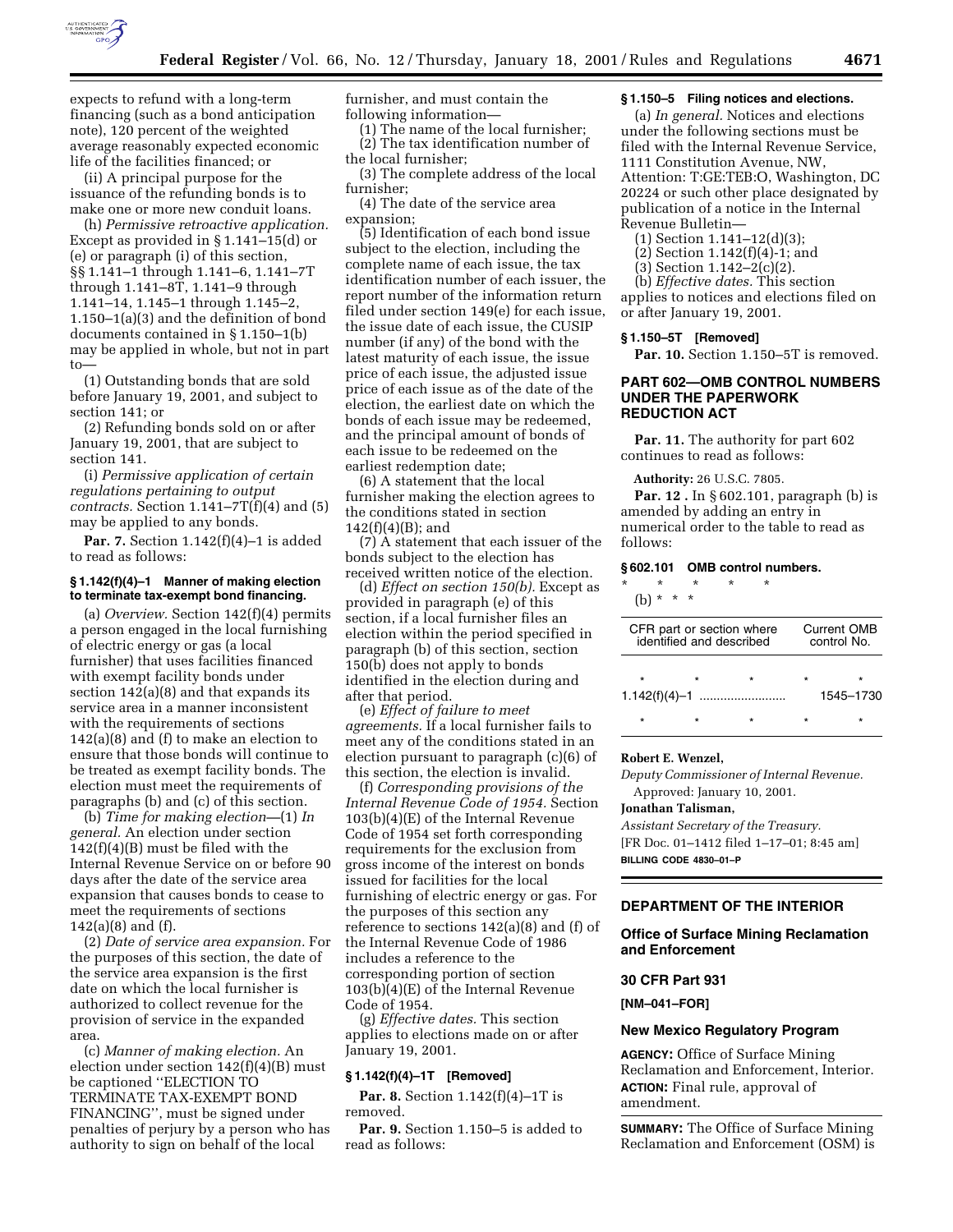approving a proposed amendment to the no less stringent than SMCRA. New Mexico regulatory program (hereinafter, the ''New Mexico program'') under the Surface Mining Control and Reclamation Act of 1977 (SMCRA). New Mexico proposed to recodify the New Mexico Surface Coal Mining Regulations. The amendment revised the State program to improve operational efficiency and ensure that the New Mexico Surface Coal Mining Regulations were codified according to the New Mexico administrative rules.

# **EFFECTIVE DATE:** January 18, 2001. **FOR FURTHER INFORMATION CONTACT:** Willis L. Gainer, Telephone: (505) 248– 5096, Internet address: WGAINER@SMRE.GOV.

### **SUPPLEMENTARY INFORMATION:**

## **I. Background on the New Mexico Program**

On December 31, 1980, the Secretary of the Interior conditionally approved the New Mexico program. General background information on the New Mexico program, including the Secretary's findings, the disposition of comments, and the conditions of approval of the New Mexico program can be found in the December 31, 1980, **Federal Register** (45 FR 86459). Subsequent actions concerning New Mexico's program and program amendments can be found at 30 CFR 931.11, 931.15, 931.16, and 931.30.

### **II. Proposed Amendment**

By letter dated September 22, 2000, New Mexico submitted a proposed amendment to its program (administrative record No. NM–840) pursuant to SMCRA (30 U.S.C. 1201 *et seq.*). New Mexico submitted the proposed amendment at its own initiative. New Mexico proposed to recodify the New Mexico Surface Coal Mining Regulations.

OSM announced receipt of the proposed amendment in the October 23, 2000, **Federal Register** (65 FR 63223), provided an opportunity for a public hearing or meeting on its substantive adequacy, and invited public comment on its adequacy (administrative record No. NM–842). Because no one requested a public hearing or meeting, none was held. The public comment period ended on November 22, 2000.

# **III. Director's Findings**

As discussed below, the Director, in accordance with SMCRA and 30 CFR 732.15 and 732.17, finds that the proposed program amendment, submitted by New Mexico on September 22, 2000, is no less effective than the corresponding Federal regulations and

Accordingly, the Director approves the proposed amendment.

### *Minor Revisions to New Mexico's Rules*

New Mexico proposed recodification of previously-approved New Mexico Surface Coal Mining Regulations including revisions that are minor in nature, consisting of minor wording, editorial and punctuation changes. Specifically, New Mexico proposed to recodify its regulations from Title 19 (Natural Resources and Wildlife), Chapter 8, (Coal Mining), Part 2 (Coal Surface Mining) of the New Mexico Administrative Code (19 NMAC 8.2), Subparts 1 through 34 to Title 19 (Natural Resources and Wildlife), Chapter 8, (Coal Mining) of the New Mexico Administrative Code (19.8 NMAC), Parts 1 through 34. In addition to the renumbering and reformatting, New Mexico proposed to revise the history references after each section and added to the rule history at the end of each part. No substantive changes to the text of the regulations were proposed.

Because the proposed revisions to these previously-approved rules are minor in nature, the Director finds that these proposed New Mexico rules are no less effective than the Federal regulations at Title 30 (Mineral Resources), Chapter VII (Office of Surface Mining Reclamation and Enforcement, Department of the Interior), Parts 700 through 887. The Director approves the proposed recodification of New Mexico's rules.

### **IV. Summary and Disposition of Comments**

Following are summaries of all substantive written comments on the proposed amendment that were received by OSM, and OSM's responses to them.

### *1. Public Comments*

OSM invited public comments on the proposed amendment (administrative record Nos. NM–841 and NM–842), but none were received.

### *2. Federal Agency Comments*

Pursuant to 30 CFR 732.17(h)(11)(i), OSM solicited comments on the proposed amendment from various Federal agencies with an actual or potential interest in the New Mexico program (administrative record No. NM–841). None were received.

# *3. Environmental Protection Agency (EPA) Concurrence and Comments*

Pursuant to 30 CFR 732.17(h)(11)(ii), OSM is required to solicit the written concurrence of EPA with respect to

those provisions of the proposed amendment that relate to air or water quality standards promulgated under the authority of the Clean Water Act (33 U.S.C. 1251 *et seq.*) or the Clean Air Act (42 U.S.C. 7401 *et seq.*).

None of the revisions that New Mexico proposed to make in its amendment pertain to air or water quality standards. Pursuant to 30 CFR 732.17(h)(11)(i), OSM solicited comments on the proposed amendment from EPA (administrative record No. NM–841). It did not respond to OSM's request.

# *4. State Historic Preservation Officer (SHPO) and the Advisory Council on Historic Preservation (ACHP)*

Pursuant to 30 CFR 732.17(h)(4); OSM solicited comments on the proposed amendment from the SHPO and ACHP (administrative record No. NM–841). Neither SHPO nor ACHP responded to OSM's request.

## **V. Director's Decision**

Based on the above finding, the Director approves New Mexico's proposed amendment as submitted on September 22, 2000.

The Federal regulations at 30 CFR part 931, codifying decisions concerning the New Mexico program, are being amended to implement this decision. This final rule is being made effective immediately to expedite the State program amendment process and to encourage States to bring their programs into conformity with the Federal standards without undue delay. Consistency of State and Federal standards is required by SMCRA.

### **VI. Procedural Determination**

# *Executive Order 12866—Regulatory Planning and Review*

This rule is exempted from review by the Office of Management and Budget (OMB) under Executive Order 12866 (Regulatory Planning and Review).

#### *Executive Order 12630—Takings*

This rule does not have takings implications. This determination is based on the analysis performed for the counterpart federal regulation.

### *Executive Order 13132—Federalism*

This rule does not have federalism implications. SMCRA delineates the rules of the federal and state governments with regard to the regulation of surface coal mining and reclamation operations. One of the purposes of SMCRA is to ''establish a nationwide program to protect society and the environment from the adverse effects of surface coal mining